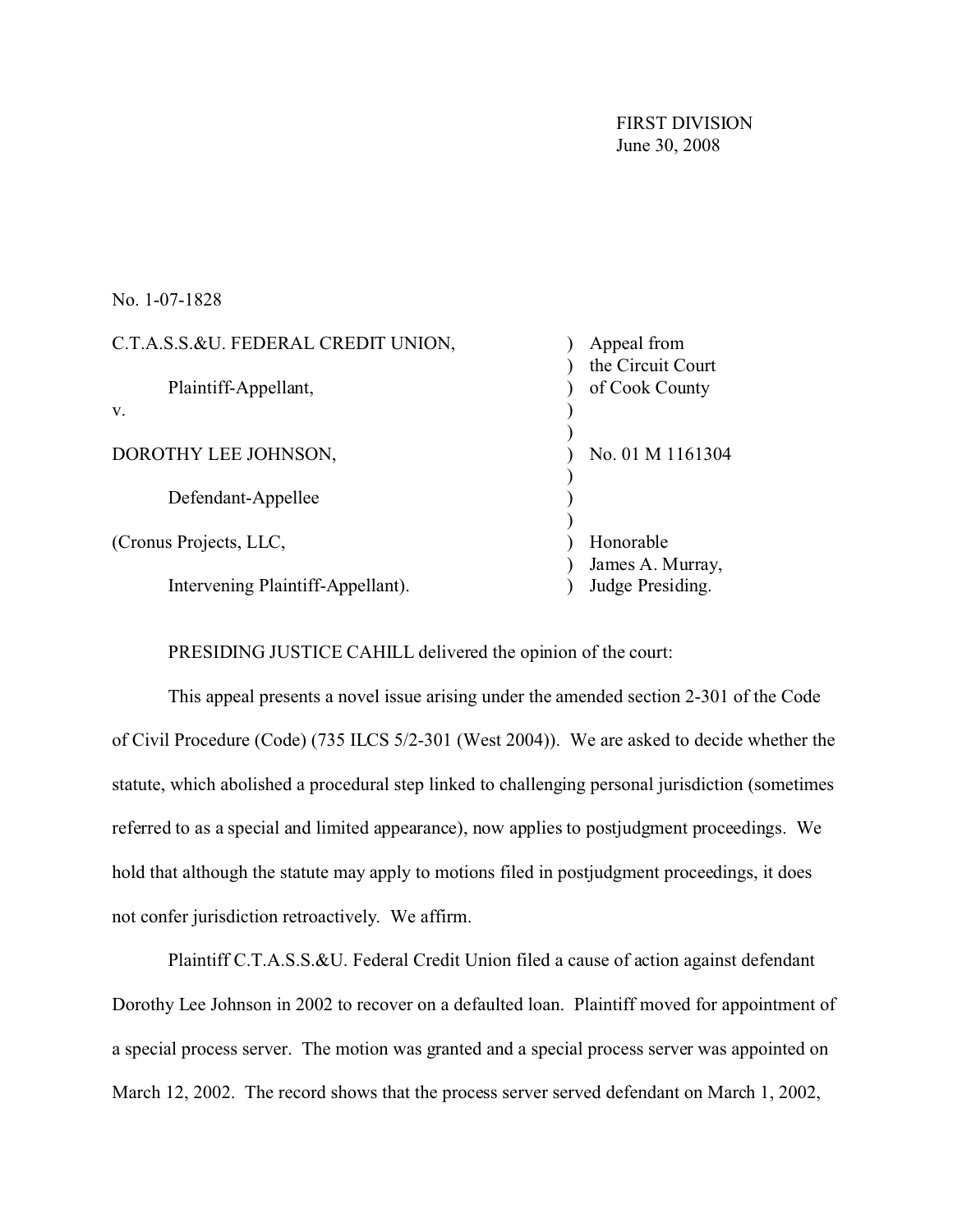before the appointment. The process server signed an affidavit saying he served defendant by giving the summons and copy of the complaint to defendant's sister at defendant's home. A copy of the complaint was also mailed to defendant. Defendant did not answer the complaint and a default judgment was entered against her on June 13, 2002, in the amount of \$9,987.87.

A sheriff's sale of defendant's property was held on January 26, 2006, to collect on the judgment. Intervenor plaintiff, Cronus Projects, LLC (Cronus), was the highest bidder. The trial court confirmed the sale to Cronus on September 25, 2006.

Defendant filed emergency motions in January and February of 2007, to quash service of process, vacate the default judgment and vacate the sheriff's sale of her property. The trial court granted all three forms of relief. The court held it lacked personal jurisdiction over plaintiff because service of process was made before the special process server was appointed. The court also held that because this defect was apparent from the record, the sale of property could not be upheld under section 2-1401(e) of the Code (735 ILCS  $5/2$ -1401(e) (West 2002)). Plaintiff and Cronus (collectively, plaintiffs) joined in appealing the trial court order.

"It is essential to the validity of a judgment that the court have both jurisdiction of the subject matter of the litigation and jurisdiction over the parties." State Bank of Lake Zurich v. Thill, 113 Ill. 2d 294, 308, 497 N.E.2d 1156 (1986). Absent waiver, personal jurisdiction can only be had if the party is served with process in a manner prescribed by statute. Thill, 113 Ill. 2d at 308; see also 735 ILCS 5/2-301 (West 2002). A judgment by a court that fails to acquire personal jurisdiction is void and can be attacked at any time. Thill, 113 Ill. 2d at 308-09. We review *de novo* whether personal jurisdiction was conferred. See Commerce Trust Co. v. Air 1st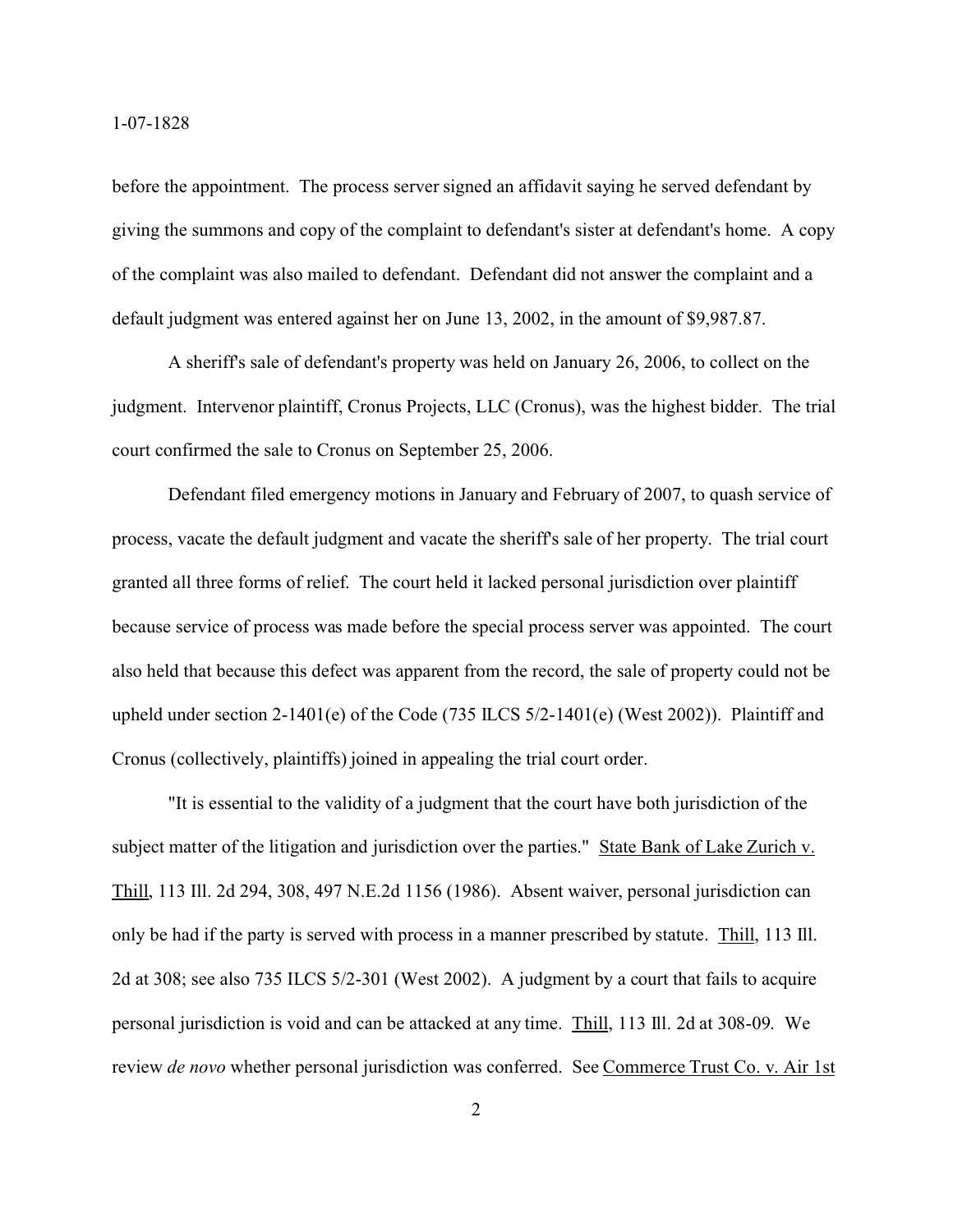## Aviation Cos., 366 Ill. App. 3d 135, 140, 851 N.E.2d 131 (2006).

Plaintiffs argue defendant waived personal jurisdiction by filing an emergency motion to vacate the sheriff's sale without first objecting to jurisdiction. They cite section 2-301 of the Code, which requires a party objecting to jurisdiction to make such objection before, or in conjunction with, a responsive pleading. 735 ILCS 5/2-301(a) (West 2004). Failure to due so results in waiver. 735 ILCS 5/2-301(a-5) (West 2004).

It has been the rule in Illinois that "a party who submits to the court's jurisdiction does so only prospectively and the appearance does not retroactively validate orders entered prior to that date." In re Marriage of Verdung, 126 Ill. 2d 542, 547, 535 N.E.2d 818 (1989), citing J.C. Penney Co. v. West, 114 Ill. App. 3d 644, 647, 449 N.E.2d 188 (1983) (a general appearance made in a collateral proceeding attacking an earlier judgment does not confer personal jurisdiction retroactively). Plaintiffs argue the 2000 amendment to section 2-301 changes this result. Before 2000, a defendant seeking to challenge personal jurisdiction was required to file a special and limited appearance for that purpose. 735 ILCS 5/2-301 (West 1998). Failure to do so would result in a general appearance. 735 ILCS 5/2-301 (West 1998). "A general appearance was held to waive all objections to personal jurisdiction and subject the party to the authority of the court." KSAC Corp. v. Recycle Free, Inc., 364 Ill. App. 3d 593, 594, 846 N.E.2d 1021 (2006). The statute was amended in 2000. KSAC Corp., 364 Ill. App. 3d at 595. The statute now provides that a challenge to personal jurisdiction need not be made in a separate motion filed before any other responsive pleading. 735 ILCS 5/2-301 (West 2002). Although the amended statute still requires that the challenge be made "[p]rior to the filing of any other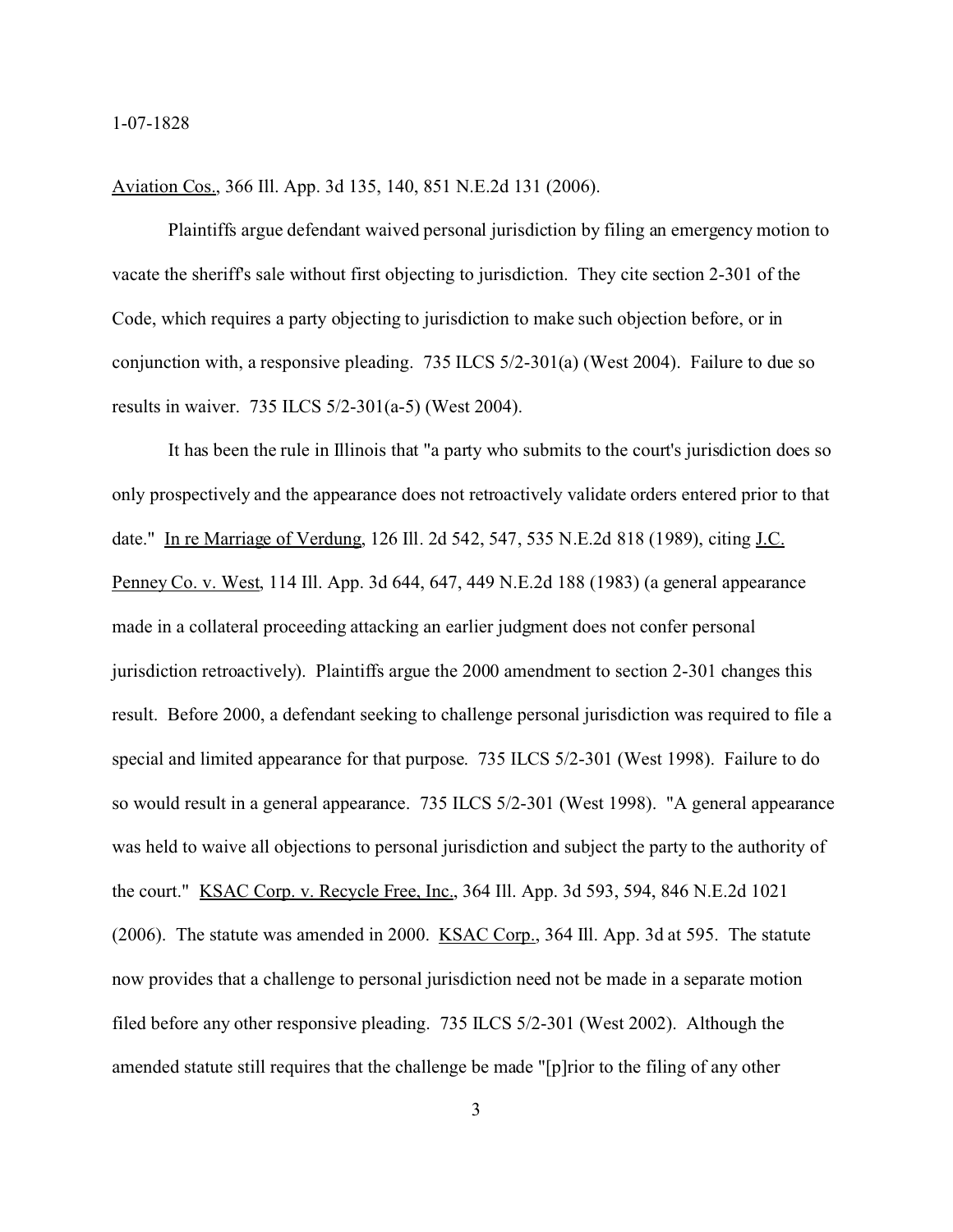pleading or motion other than a motion for an extension of time to answer or otherwise appear," it may now be included in a motion that seeks other forms of relief. 735 ILCS 5/2-301(a) (West 2002).

Although we agree with plaintiffs that the amendment to section 2-301 of the Code modified the method by which a defendant can challenge jurisdiction, we do not believe the amendment comes into play under the facts here. Assuming defendant submitted to the court's jurisdiction by filing an emergency motion to vacate the sheriff's sale without first moving to vacate for lack of jurisdiction, she could do so only prospectively. See Verdung, 126 Ill. 2d at 547; see also Mortgage Electronic Systems v. Gipson, No. 1-06-2363 (February 22, 2008), slip op. at 9-11 (a party who waives an objection to jurisdiction by filing a section 2-1401 motion does so only prospectively). Defendant's right to challenge the earlier court orders for lack of personal jurisdiction is not affected. See Sarkissian v. Chicago Board of Education, 201 Ill. 2d 95, 103, 776 N.E.2d 195 (2002) (an order entered without jurisdiction may be challenged at any time).

There is no authority to support the argument advanced by plaintiffs that defendant's filing retroactively validated the earlier orders entered without jurisdiction. Section 2-301 has *never* been applied in a postjudgment proceeding to give a trial court retroactive jurisdiction or to validate orders entered without jurisdiction. Nor is there indication that the legislature intended to achieve this result when it amended section 2-301.

Although plaintiffs conceded at oral argument that service of process was defective and that the defect was apparent on the face of the record, we still address whether the defect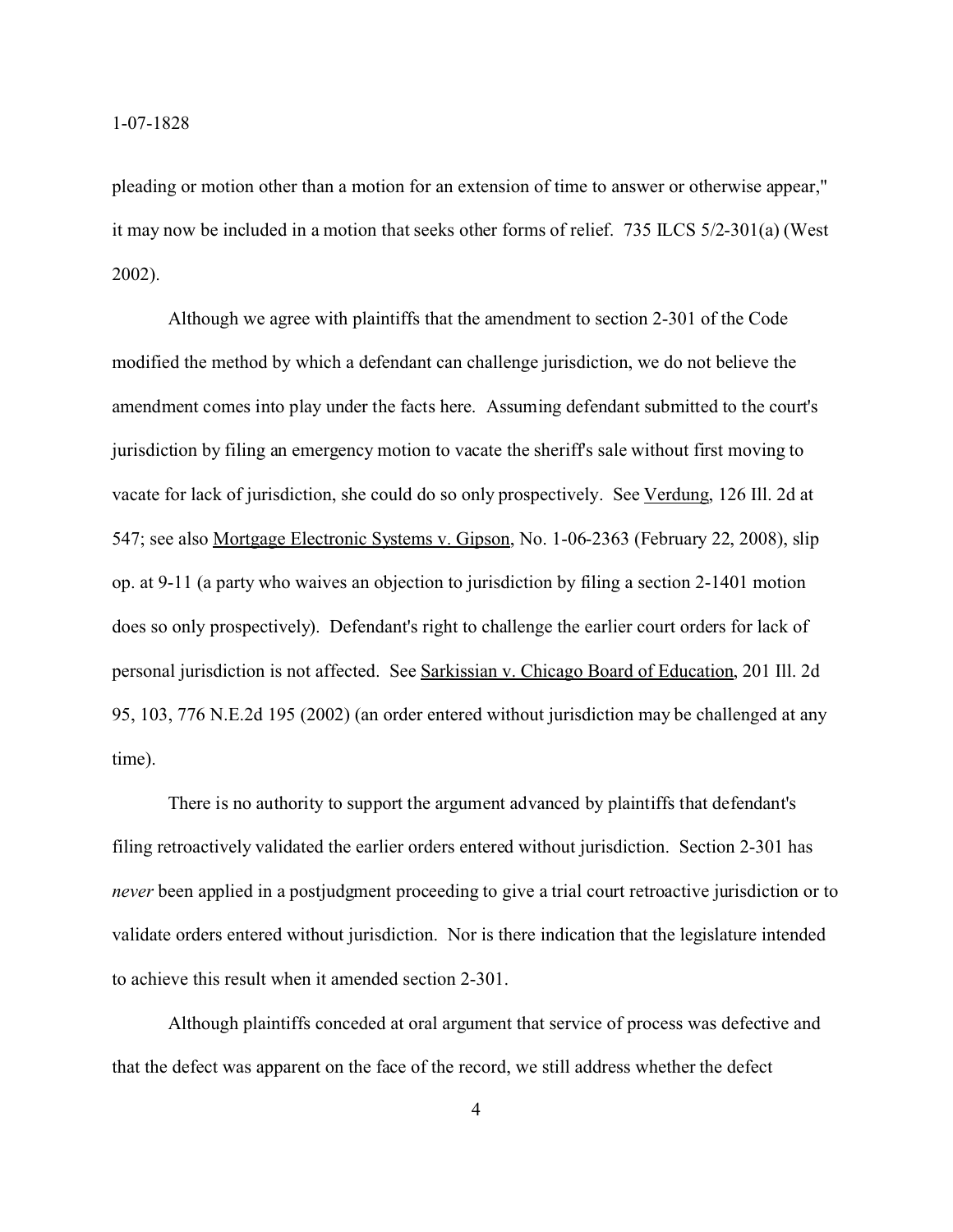impacted Cronus's interest in the property since the issue was raised and argued in plaintiffs' joint brief.

Plaintiffs argue that service of process was not defective. Section 2-202 of the Code requires that private detectives serving process in Cook County be appointed by the trial court. 735 ILCS 5/2-202 (West 2002); Schorsch v. Fireside Chrysler-Plymouth, Mazda, Inc., 172 Ill. App. 3d 993, 996-98, 527 N.E.2d 693 (1988) (interpreting section 2-202). Plaintiffs concede that the private detective here served process *before* being appointed by the court. But they argue that strict compliance with the statute is not necessary and that the detective's later appointment sufficed to confer personal jurisdiction on the court. This argument is contrary to the wellestablished rule in Illinois that strict compliance with statutes governing service of process is required. Sarkissian, 201 Ill. 2d at 109; Thill, 113 Ill. 2d at 309. Strict compliance was not had here and service of process was defective on this ground. See ITT Thorp Corp. v. Hitesman, 115 Ill. App. 3d 202, 205-06, 450 N.E.2d 11 (1983) (court did not obtain personal jurisdiction over the defendant where process was served by someone other than the person specially appointed by the court).

Plaintiffs next argue that the sale of defendant's property can still be upheld under section 2-1401(e) of the Code. That statute reads:

"Unless lack of jurisdiction affirmatively appears from the record proper, the vacation or modification of an order or judgment pursuant to the provisions of this Section does not affect the right, title or interest in or to any real or personal property of any person, not a party to the original action, acquired for value after